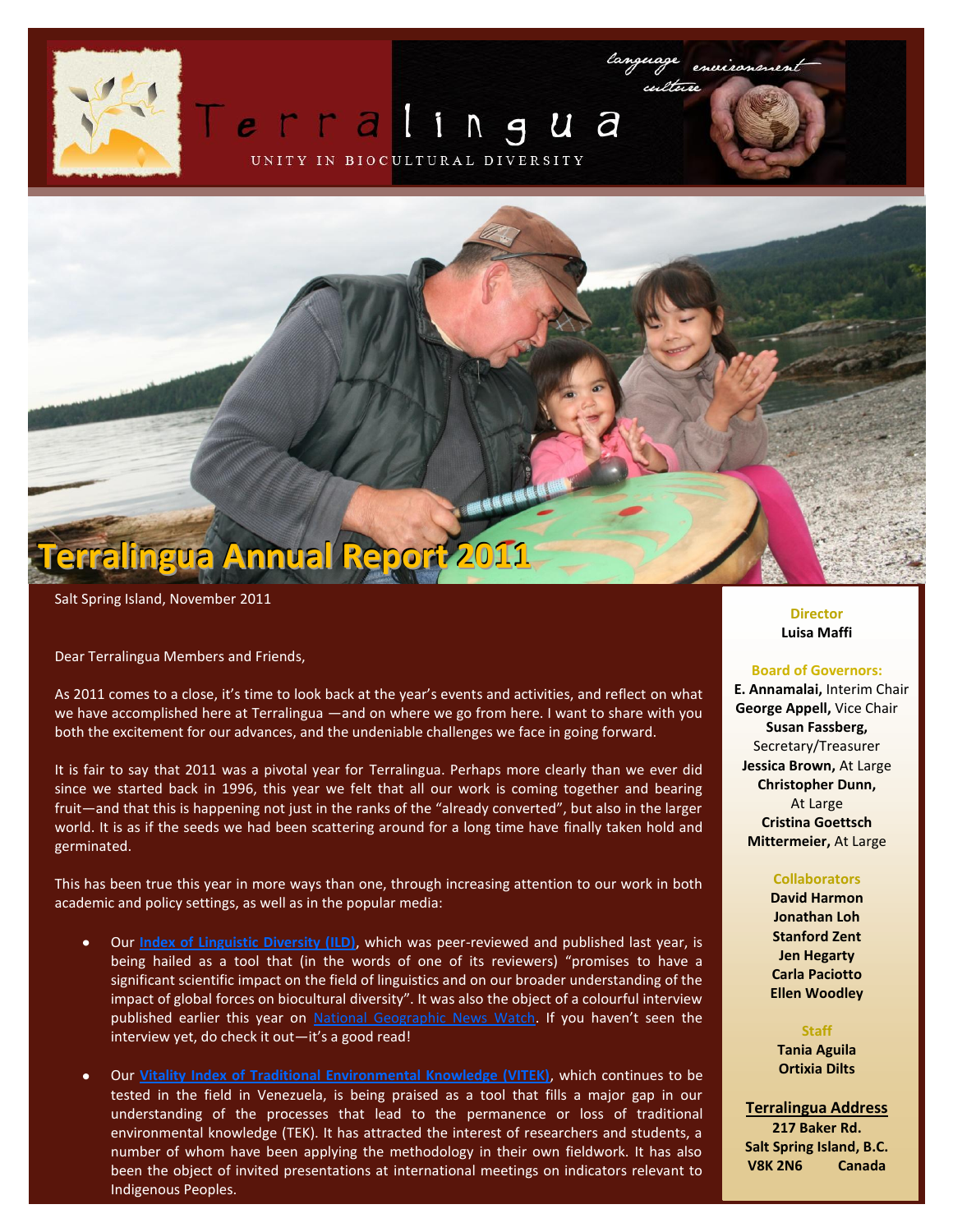

- Having just returned from a meeting of the **[Convention on](http://www.cbd.int/register/side-events/list.aspx?mtg=SBSTTA-15)  [Biological Diversity](http://www.cbd.int/register/side-events/list.aspx?mtg=SBSTTA-15)** in Montreal (Canada), in which I was invited to speak on both the **ILD** and the **VITEK**, I am glad to report that these two indicators are **well positioned to make an important contribution to biodiversity-relevant policy,** as they provide needed data on key aspects of cultural diversity that are intimately linked to biodiversity conservation: trends in the vitality of the world's languages and trends in the vitality of TEK.
- Our **[Biocultural Diversity Education](http://www.terralingua.org/work/bcd-education/) Initiative**, which we launched only a few months ago with initial support from the **Berman Foundation,** is already calling the attention of educators and students in the USA and Canada. We are  $\bullet$ developing a variety of **educational curriculum materials on biocultural diversity for high schools**, to be tested in two or three schools next year. Based on that experience, we intend to develop a full-fledged curriculum, including both print and online materials, to be disseminated as widely as possible throughout school systems in North America and beyond. We expect that, with some modifications, the materials will also be useful to **college students**. It is very encouraging to work with keen young minds—as the future of the biocultural diversity of life is in their hands!
- Thanks to the grant we received in 2010 from the **Firebird Foundation,** we established the **[Voices of the Earth](http://www.terralingua.org/voicesoftheearth/)** project. This project aims to **support Indigenous Peoples' own efforts to document and revitalize their oral traditions,** which are increasingly at risk of being lost. Recording these traditions from the remaining fluent Elders has a key role in **ensuring they are transmitted to younger generations.** It helps **maintain cultural continuity and identity,** serves to **rekindle people's connection with the land,** and in some instances it can also **support land title and rights cases,** such as in the defense of indigenous lands from unwanted development. In our initial work with the **Saanich and Tsilhqot'in First Nations of British Columbia,** Canada, we are already seeing these connections with real-life issues relevant to sustaining the biocultural diversity of life. We are working to expand this project through partnerships with Indigenous Peoples in other parts of the world.



- Our **[Biocultural Diversity Conservation portal](http://www.terralingua.org/bcdconservation/)** (the companion to our 2010 *Biocultural Diversity Conservation* **book**) showcases a growing number of **on-the-ground projects that take an integrated biocultural approach to the conservation of both nature and culture.** It is regularly visited by interested people from all over the world, from whom we hear that it offers a wealth of inspiring and illuminating information about the "nuts and bolts" of biocultural conservation. We plan to continue to enrich this resource and to stimulate the **"community of practice"** that it is helping create among researchers, professionals, and onthe-ground practitioners.
- Last but not least, we've significantly enhanced our outreach through our **website, periodic e-news, twice-yearly e-zine**  *Langscape***, and presence on social media** (Facebook, Twitter, and soon YouTube). We are receiving excellent feedback on all our media, and our membership and social media following are growing. At this time, I want to especially call your attention to our new website, which is more beautiful and informative than ever, with independent sites for most of our projects, and much more to come. Please let us know how you like it!

It is elating to see how the **idea of biocultural diversity, which was at best quaint if not utterly obscure when we began to propose it fifteen years ago, now seems to be taking off in these and many other directions.** The concept is now popping up in all kinds of places—whether or not people realize that it first came from Terralingua. When something like that happens, **it's actually a sign that an idea is coming of age and penetrating into collective consciousness,** so we're witnessing this with great joy and pride.

Needless to say, what Terralingua has done and continues to do wouldn't be possible without all the hard work that our extraordinarily dedicated **Terralingua team** has put into making it happen. This is a good time for me to thank them all. They are:

- $\triangleright$  Our staff members Tania Aguila and Ortixia Dilts, with whom many of you are familiar through our membership and media services (and who do much much more behind the scenes!)
- Dave Harmon and Jonathan Loh, the brains behind the ILD
- Stanford Zent, the intrepid developer of the VITEK
- Jen Hegarty and Carla Paciotto, the two wonder women working on our biocultural education curriculum
- Ellen Woodley, co-author with me of the book *Biocultural Diversity Conservation* (2010)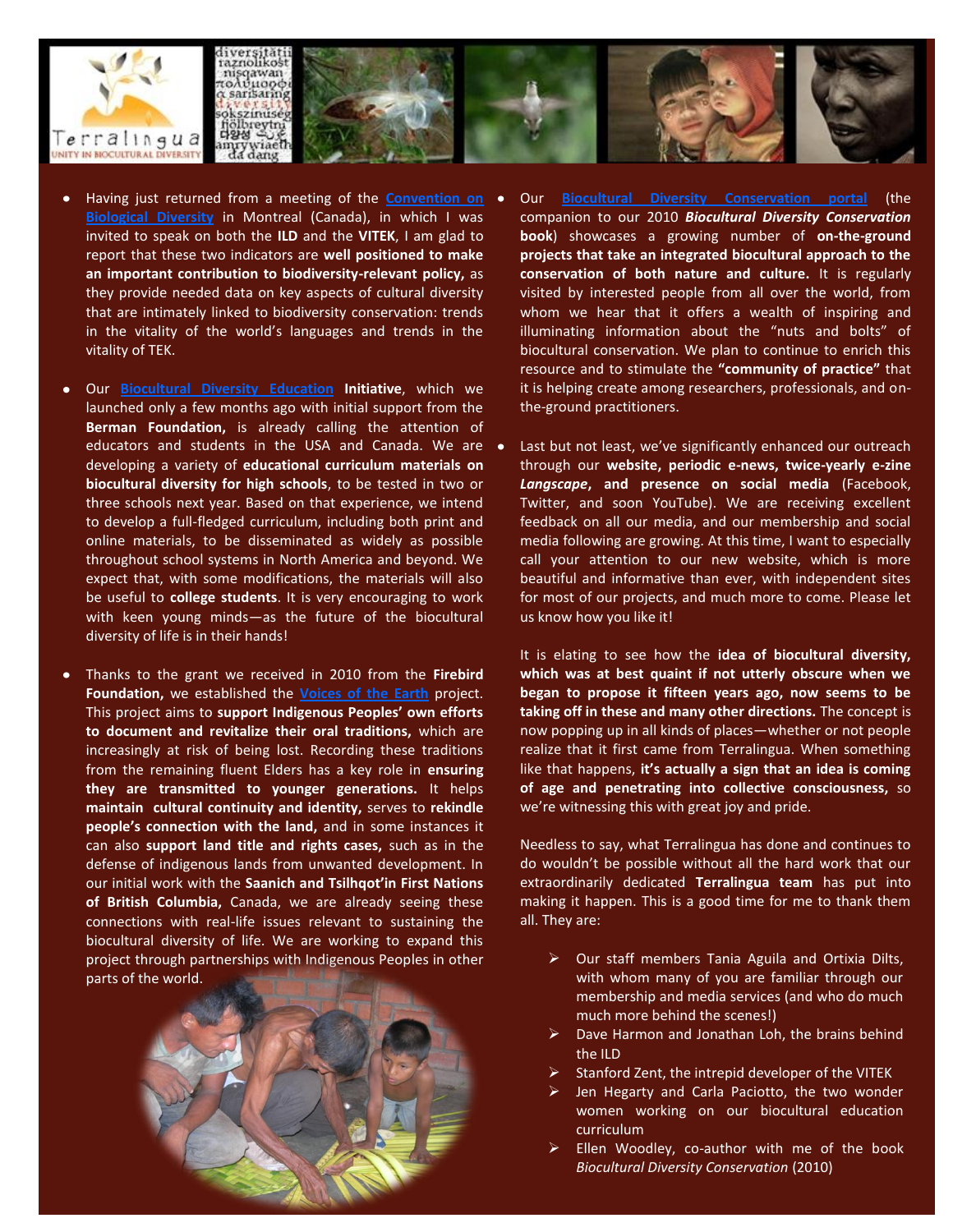I also want to acknowledge the unwavering support of our **Board of Governors**: Chair Prof. Annamalai, Vice Chair Prof. George Appell, Secretary-Treasurer Susan Fassberg, and At-Large members Jessica Brown, Dr. Christopher Dunn, and Cristina Mittermeier. A supportive Board is the bedrock of an organization's success, and Terralingua is truly fortunate in this way as well.

There's no doubt that **things are looking up for Terralingua and the mission we all share: sustaining the biocultural diversity of life for generations to come.** We are poised for major breakthroughs with all of our projects, and for continuing to have a leading role in mainstreaming the value of biocultural diversity in the "real world". I feel that the next few years will be decisive in this respect.

However, **precisely at this auspicious time, we're confronted with a major challenge when it comes to securing the means to do the work that lies ahead.** Coinciding with the global financial crisis that has enveloped the world since 2008, the past three years have been hard on us in terms of fundraising. Some of our most reliable sources of grant monies have dried up—at least for now—and our existing reserves have been eroding. **This situation is not sustainable. If we're not successful in turning it around soon, Terralingua will not be able to stay around long enough to make the breakthroughs we're positioned for—and to continue to work for a bioculturally better future.**

We are rising to the challenge. **We developed a multifaceted fundraising strategy**, and are deploying it in earnest with help from our Board and other supporters. We have had some initial success, but more is needed. **The key is maximum diversification of our sources of funding, through partnerships with a large variety of donors who share our goals.** We're approaching likeminded foundations to let them know about Terralingua's work and how it can help them achieve their philanthropic goals. And **we are coming to you, our trusted members and friends, to urge you to renew your generous support at this critical time. We need partners like you to ensure that, together, we can move our shared agenda forward and continue to pursue our mission.**

Consider this: as you can see from the annual financial report included here, **we continue to spend our funds very judiciously, and to put most of our resources into program development (nearly 80% in 2011).** Then consider this: **our anticipated budget for 2012 is a mere US \$240,000**—a small amount with which, as we have done in the past, **we'll be able to advance all of our projects, and to maintain our international leadership in biocultural research, education, policy, and on-theground work.** But, as grant monies are increasingly difficult to come by, **we need to substantially increase the amounts coming from individual donors, both large and small.** At present, **the proportion of our funding that comes from individual donations and major donations combined is 10%. We want to raise that proportion to 20% in 2012.** So now consider this too: it is feasible! **Today, our Terralingua family counts over a thousand members**. As you know, we don't require a membership fee, but rely on your voluntary contributions. We do realize that some of you can do more, others less. But **please chip in as generously as you can. We'll welcome your donations, no matter how large or small!** And remember, your donations to Terralingua are tax-deductible in the USA, and may be deductible in other countries as well, depending on your tax code.

I count on you. **Please be an active partner, and make your contribution to Terralingua today.** There are several convenient ways you can do this: through the secure "Donate now" service on our website [\(www.terralingua.org\)](http://www.terralingua.org/), or by sending us a check or money order by mail. You can choose to support our general program of work, or specifically earmark your donation for any of our projects. **And you can rest assured that your donations will be put directly to work to further our mission!**

**Imagine. Sustaining biocultural diversity, the true web of life. Together, we can do it.**

With warm regards, and best wishes for the holidays,

Juine M

Luisa Maffi, Ph.D. Co-founder and Director